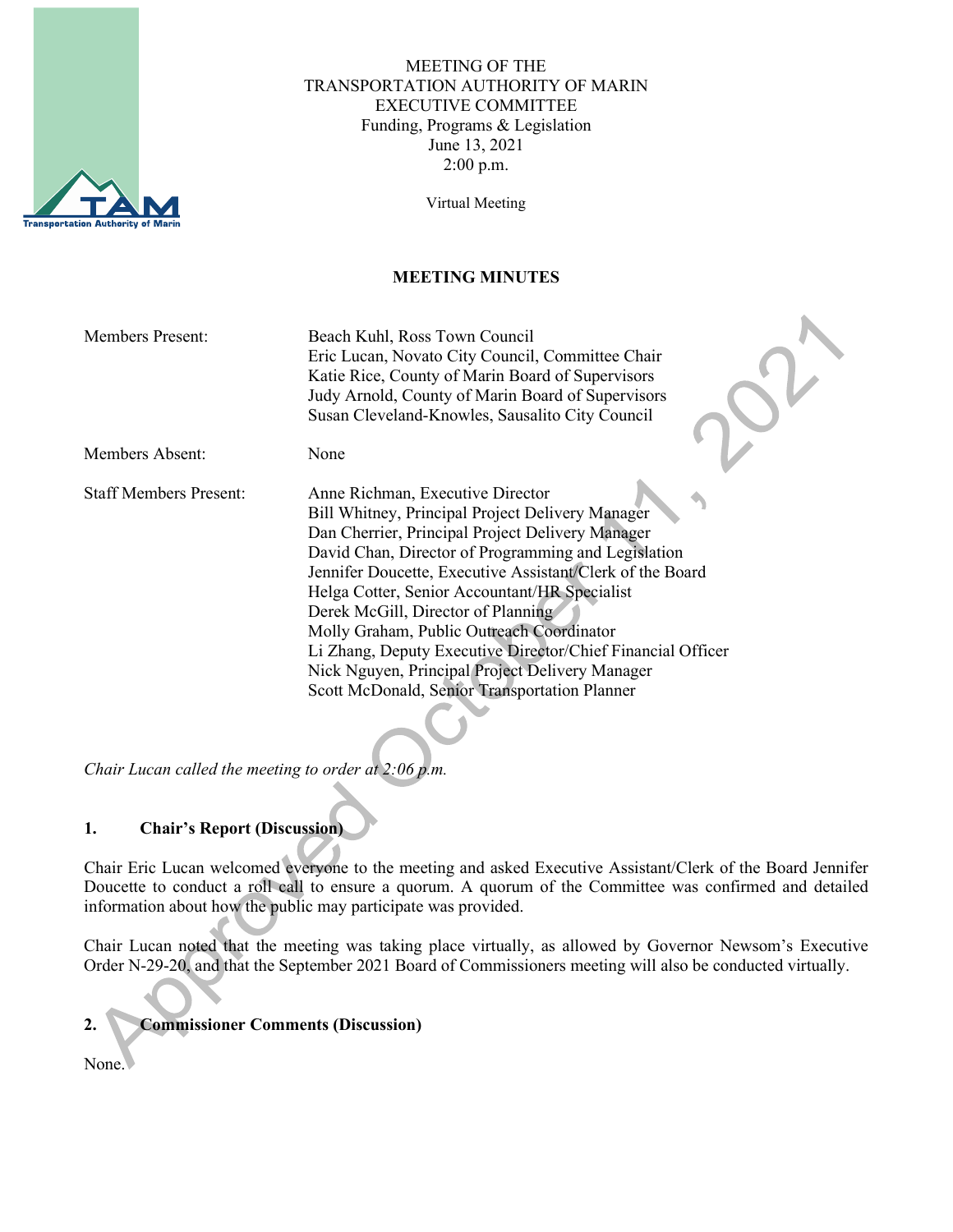FP&L Executive Committee Meeting Minutes **Page 2** of 5 September 13, 2021

#### **3. Executive Director's Report (Discussion)**

Executive Director (ED) Anne Richman reported on the Marin Commutes Fall Campaign; the All Aboard Bay Area Transit campaign; the status of the Harbor Bridge Construction in San Rafael; and the Plan Bay Area 2050 webinar hosted by the Metropolitan Transportation Commission (MTC).

ED Richman also reported on the Infrastructure for Rebuilding America (INFRA) grant application debriefing provided by the United States Department of Transportation (USDOT) to TAM and MTC staff in late August. Staff was able to confirm that the Marin Sonoma Narrows (MSN) B7 application was very competitive and was one of 26 large-project applications that were short-listed out of 157 total applications.

ED Richman further reported on upcoming grant opportunities, including the Clean California Local Grant Program, the Caltrans Planning Grants, and the Federal Emergency Management Agency (FEMA) Fiscal Year 2021 Building Resilient Infrastructure and Communities Grants (BRIC).

In response to Commissioner Arnold, ED Richman explained that the INFRA grant recipients were located across the United States, including one near Sacramento and one in Los Angeles. ED Richman also explained that due to the flexibility of the eligibility requirements, this program is extremely competitive.

### **4. Open Time for Public Expression**

Chair Lucan asked if any member of the public wished to speak or had submitted a comment by e-mail, and hearing none, he closed this item.

### **5. Approval of Meeting Minutes from May 10, 2021 (Action)**

Commissioner Cleveland-Knowles moved to approve the Minutes of May 10, 2021, which was seconded by Commissioner Arnold. A roll call vote was conducted, and the motion was approved unanimously.

# **6. Alternative Fuels Program Update & Outreach Activities (Action)**

Director of Planning Derek McGill presented this item which requested that the Committee review and recommend to the TAM Board the authorization of the ED to enter into one-time agreements with the 12 Marin jurisdictions to conduct outreach activities related to the promotion of Alternative Fuel and Electric Vehicles (AFEV), not to exceed \$4,500 per jurisdiction; and provide a \$4,500 sponsorship to Cool the Earth to conduct a National Drive Electric Week Promotional Event in Marin County.

Mr. McGill provided an update on the Alternative Fuels Program, including the electric vehicle (EV) charger and EV fleet rebate programs; TAM technical assistance/outreach; outreach response to COVID-19; the Request for Proposal (RFP) for outreach services; local jurisdiction funding agreements; upcoming program activities; and program budget, including a recommendation to enter into a 3-year contract for program outreach efforts (with two optional one-year contract extensions) not to exceed an average of \$100k per year.

In response to Commissioner Rice, Mr. McGill explained that funding for the county-wide EV readiness plan was approved by the TAM Board in 2020 and that the intent of the study is to highlight all of the requirements necessary for both public and private entities, and the general public to support EV activities, and be a comprehensive resource for local jurisdictions to advance their climate action goals.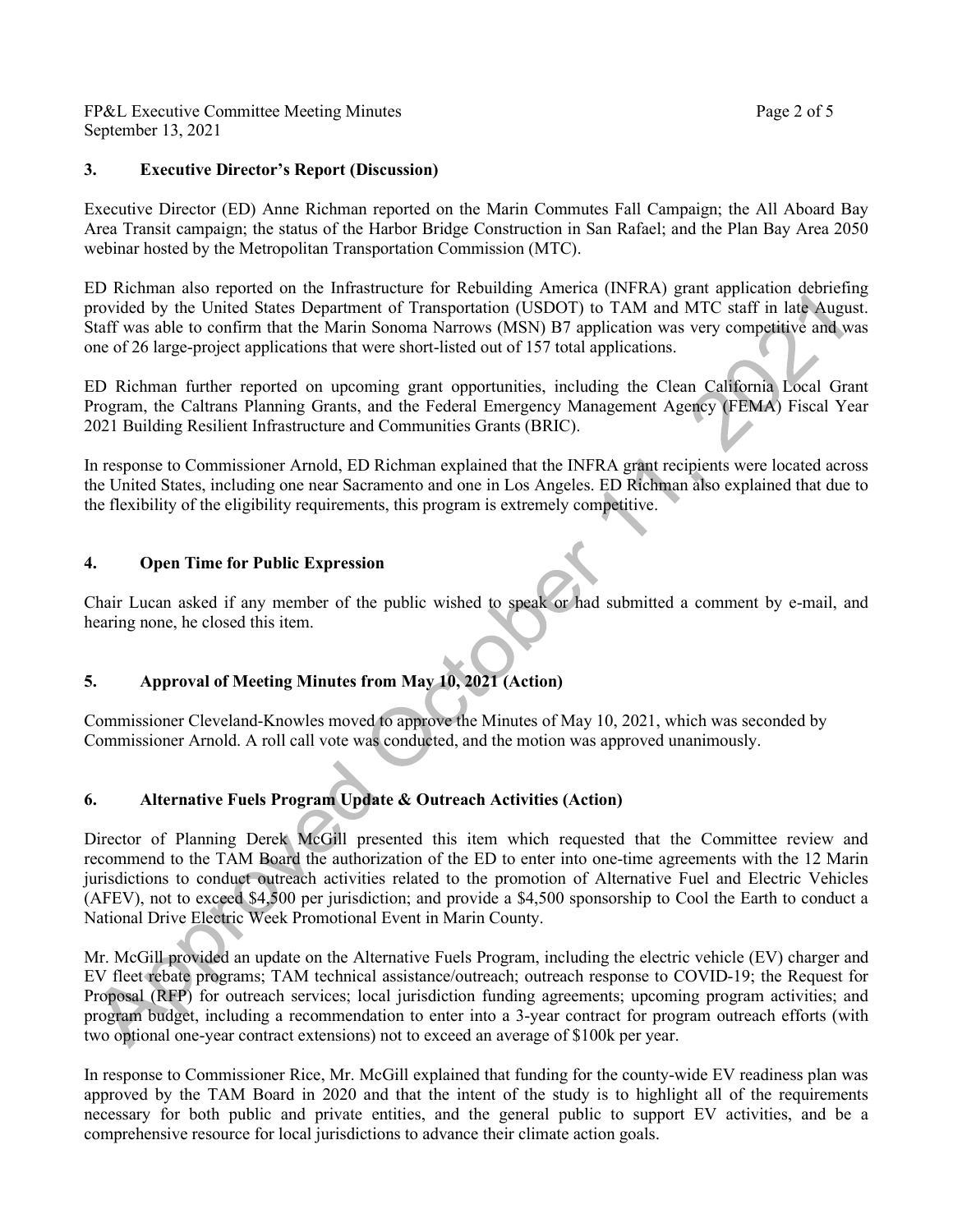FP&L Executive Committee Meeting Minutes **Page 3** of 5 September 13, 2021

In response to Commissioner Rice's request for clarification between the EV Readiness Plan and the EV Toolkit, Mr. McGill explained that the EV Readiness Plan is a broader level of policies and decisions that need to be in place to support electrification, while the TAM EV Toolkit provides the details to move a project forward in the project development process.

Commissioner Rice asked if the EV Readiness Plan would help local and countywide jurisdictions prioritize and identify charging infrastructure, to which Mr. McGill responded that the intent of the EV Readiness Plan is to provide that guidance.

Commissioner Rice also inquired about usage data collection and online location finders for the EV chargers installed to date.

Mr. McGill explained that the usage data collected by Main Clean Energy (MCE) is not shared with TAM; and that although many local jurisdictions list EV charges on publicly accessible applications and tracking sites, it is not currently a requirement of the rebate program.

Commissioner Rice commented that the operators of TAM-funded public accessible EV chargers should be required to list locations of those EV chargers on an online tracking site; and that data usage collection is necessary to analyze the effectiveness of different levels of charging.

Commissioner Cleveland-Knowles expressed her support of Commissioner Rice's comments and agreed that there should be a threshold requirement for public accessibility location finders. Commissioner Cleveland-Knowles also shared that the City of Sausalito's Sustainability Commission would have benefited from having more data or a list of factors/FAQs to determine the highest and best used locations for the City's EV charging stations.

Mr. McGill explained that TAM conducted an initial EV siting plan in 2011, with an update in 2018, to support electrical vehicle charging site determination. Mr. McGill further explained that some rural areas do not have the internet infrastructure to support charger location tracking.

In response to Commissioner Cleveland-Knowles' inquiry about National Drive Electric Week, Mr. McGill noted that National Drive Electric Week is scheduled to begin on Saturday, September 25<sup>th</sup>.

Commissioner Lucan asked what metrics are used to measure the success of an outreach services provider.

Mr. McGill explained that TAM staff is considering new metrics moving forward and that they will be incorporated into the outreach plan. Mr. McGill also commented that the current outreach program meets the plan goals.

In response to Commissioner Lucan's inquiry about outreach to students, Mr. McGill noted that there is an opportunity to reach students, especially with regard to charger installations within school districts; and that in the past, TAM has partnered with the Marin School of Environmental Leadership (MSEL) to develop strategies to engage future generations.

Chair Lucan opened the item to public comment.

Warren Wells, Marin County Bicycle Coalition (MCBC), asked if rebates for e-bikes are smaller than rebates for EVs; if TAM will be matching funds from the statewide Clean Vehicle Rebate Project (CVRP) program; and if there will be outreach specifically for e-bikes. Mr. Wells commented that cargo e-bikes can haul materials over short distances with a greater efficiency over electric cars, and that the same amount of material to produce one electric truck battery can produce one hundred e-bike batteries.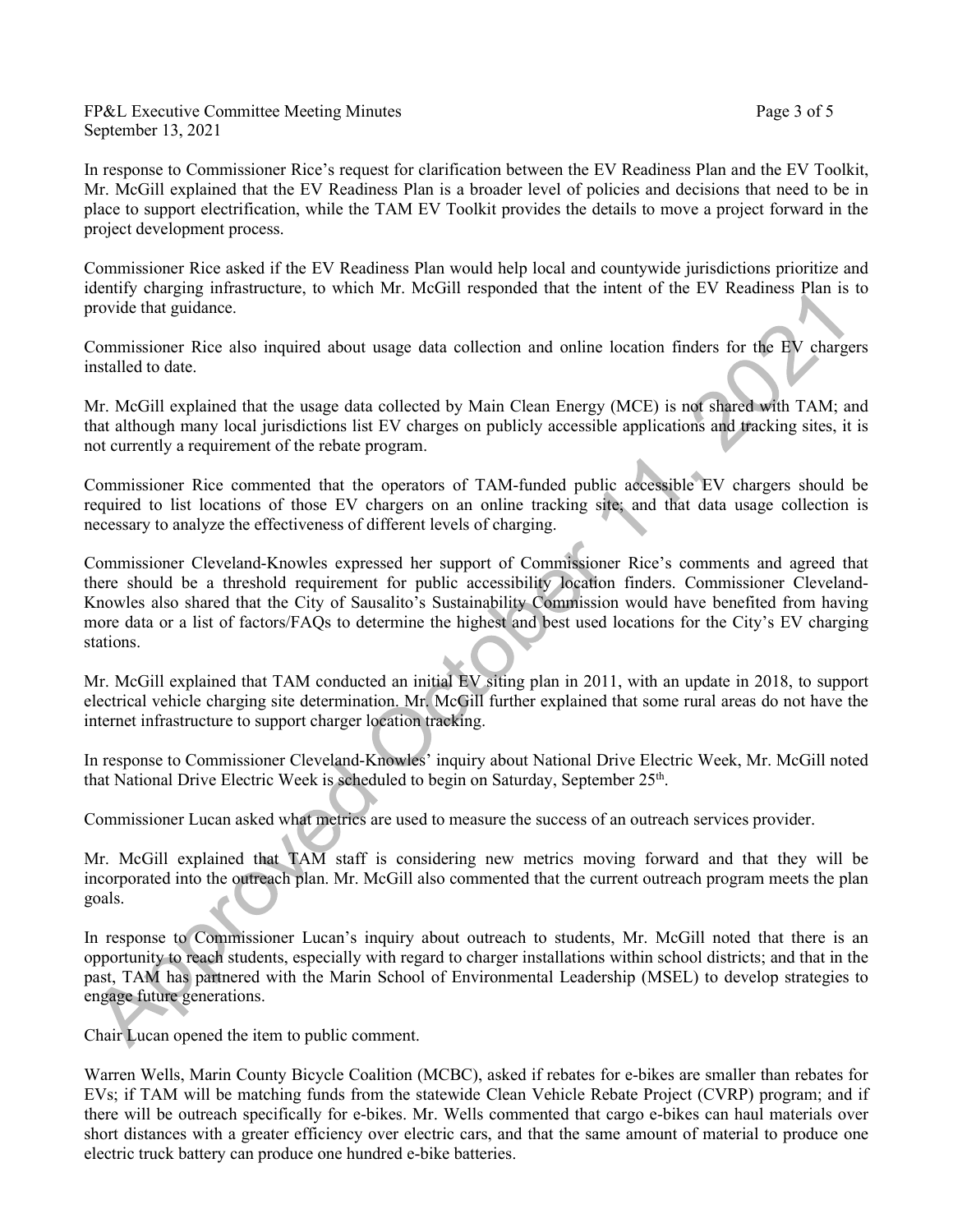FP&L Executive Committee Meeting Minutes **Page 4** of 5 September 13, 2021

Mr. McGill explained that TAM provides rebates of up to one thousand dollars for e-bikes or any off-road zeroemission vehicle, and to date, TAM has funded approximately ten e-bikes. Mr. McGill also noted that TAM does not match the CVRP rebate but will look for opportunities to jointly promote both the TAM and CVRP rebate programs; and lastly, Mr. McGill confirmed that the outreach program will include e-bikes.

ED Richman noted that only public agencies are eligible to participate in TAM's EV and e-bike rebate program.

Chair Lucan added that some rebate programs for private consumers are administered through Clean Power agencies.

Commissioner Cleveland-Knowles thanked TAM for making a local jurisdiction grant available.

Commissioner Cleveland-Knowles made a motion to support the staff recommendation to authorize the ED to enter into one-time agreements with the 12 Marin jurisdictions not to exceed \$4,500 per jurisdiction, provide a \$4,500 sponsorship to Cool the Earth for National Drive Electric Week, and refer it to the full Board for approval, which was seconded by Commissioner Arnold. A roll call was conducted, and the motion passed unanimously.

### **7. Adopt the Programming of FY21/22 and FY22/23 TFCA and TDA Article 3 Funds (Action)**

Senior Transportation Planner Scott McDonald provided an overview of the Transportation Fund for Clean Air (TFCA) and Transportation Development Act (TDA) funding programs; project applications; funding eligibility; and staff funding recommendations.

Chair Lucan opened the item to public comment.

Warren Wells, MCBC, thanked TAM staff and expressed support for the projects selected for funding.

Commissioner Rice made a motion to support the staff recommendation and refer it to the full Board for approval which was seconded by Commissioner Kuhl. A roll call vote was conducted, and the motion was approved unanimously.

### **8. One Bay Area Grant Program (OBAG) Cycle 3 (Discussion)**

Director of Programming and Legislation David Chan presented an overview of the One Bay Area Grant Program (OBAG) Cycle 3, including program background; fund distribution; local policy conditioning; historical OBAG 1 and OBAG 2 funding; and informed the Committee that staff is seeking feedback from the Commissioners on policy approaches, overall programs, and any other additions.

Mr. Chan also provided information on the OBAG Cycle 3 schedule; key considerations; and funding programs under consideration, including planning and programming implementation; growth framework; climate initiatives; community-based transportation programs; healthy, safe and sustainable streets programs; conservation, open space and resilience programs; regional transit initiatives; system operations and performance; and other general considerations.

Commissioner Rice expressed support of TAM's effort to provide context for the OBAG program and collaborate with other County Transportation Agencies (CTA) to provide an understanding of the various funding streams. Commissioner Rice also commented that although Marin County has limitations on its transportation infrastructure due to its topography, an opportunity to reduce vehicle miles travelled (VMT) may be achieved by maximizing alternative modes of travel.